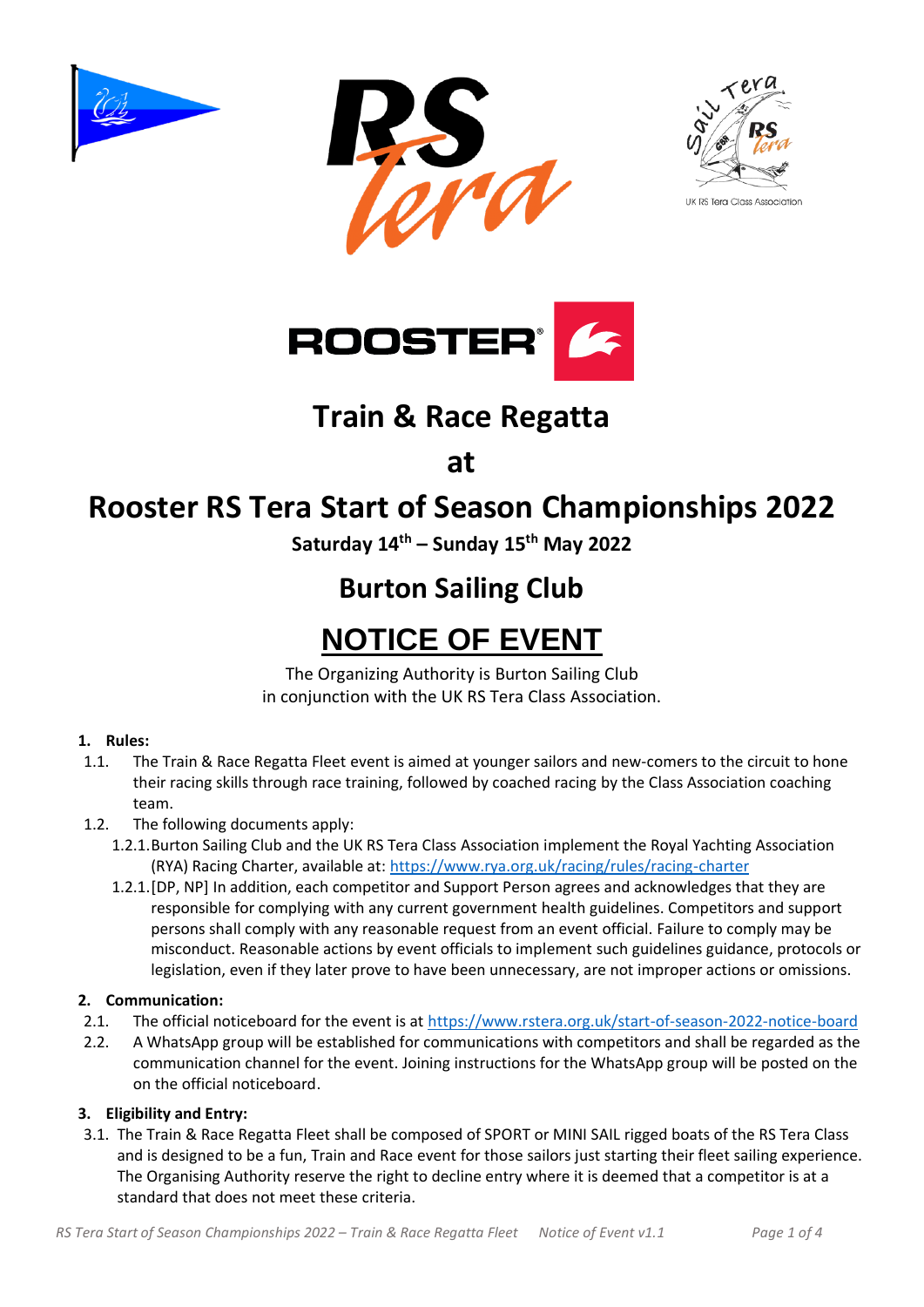- 3.2. All competitors must be a current member of the UK RS Tera Class Association. Evidence of membership will be checked prior to the event.
- 3.3. Sailors must be aged 7 to under 12 on 31st December 2022.
- 3.4. Sailors should be confident and competent in sailing a triangular course.
- 3.5. Should not have competed in a previous national RS Tera event (Start of Seasons, Inlands, Nationals, End of Seasons) where they have achieved a position any higher than 85% of the fleet.
- 3.6. The current entry limit for this event is 24 boats.
- 3.7. Eligible boats may enter by completing the Regatta fleet online entry form at <https://www.rstera.org.uk/rs-tera-start-of-seasons-burton-2022> making the required entry fee payment

### **4. Entry Fees:**

The UKSTCA will be underwriting the training costs for all entrants.

- 4.1. The entry fees are as follows and shall be paid in full by the relevant date:
	- 4.1.1. £85 for the first sailor per family, additional sailors from the same family will be eligible for a discounted entry fee.
- 4.2. Online entry closes at midnight on Sunday 8<sup>th</sup> May 2022 or when the entry limit is reached.
- 4.3. Should the event be cancelled, a refund of at least 70% of the entry fee will be made after transfer fees. This will be dependent on the expenditure committed to and by and at the discretion of the Organising Authority.
- 4.4. If after entering the event a boat is unable to attend due to government COVID-19 restrictions related to their location of residence, contacts, or test result, a refund of at least 70% of the entry fee will be made after transfer fees. This will be dependent on the expenditure committed to and by and at the discretion of the Organising Authority.

## **5. Advertising:**

- 5.1. Advertising is permitted in accordance with the class rules and World Sailing Regulation 20.
- 5.2. Boats may be required to display advertising chosen and supplied by the Organising Authority.
- 5.3. The following parts of the hull and sail must be left clear for the display of advertising, if supplied, without exception. All competitors shall ensure this is carried out before arrival at the event.
	- 5.3.1.the front one metre of the bow;
	- 5.3.2.the bottom 10% of the mainsail;
	- 5.3.3.the front 50cm of the boom nearest to the mast.

## **6. Schedule:**

**Saturday & Sunday morning – Training** – the coaching team, formed of the Class Association coaching team, will be focused on training the sailors on all aspects of racing, from understanding:

- Checking and rigging our boats correctly
- Interpreting "simplified" SIs (Sailing Instructions) what does it all mean and why is it important to read and understand them?
- The Course Start Line, Windward Mark, Wing Marks, Leeward Marks, Gates, Finish Line
- Understanding some of the key rules and how and when to take a penalty
- Starts flags, countdown to start, finding the right end of the line, finding & owning your space
- The windward leg
- Mark rounding the windward mark
- The run and the reach
- Preparing and timing a gybe
- Mark rounding the wing mark
- Mark rounding the leeward mark
- Crossing the finish line what to expect

There is plenty for the sailors to take on board in the first day and a half and we are sure they won't recall all of it, as we well know, practise makes perfect and time on the water and participating is the best way to improve. So, the afternoon of Day 2 moves on to Coached Racing.

**Sunday afternoon – Coached Racing -** As the Coached Racing isn't something that is generally permitted with the Racing Rules of Sailing (RRS), the Coached Racing part will not operate under the guises of a proper racing event, but our aim is to get our sailors operating as close as possible with its boundaries, respecting the rules and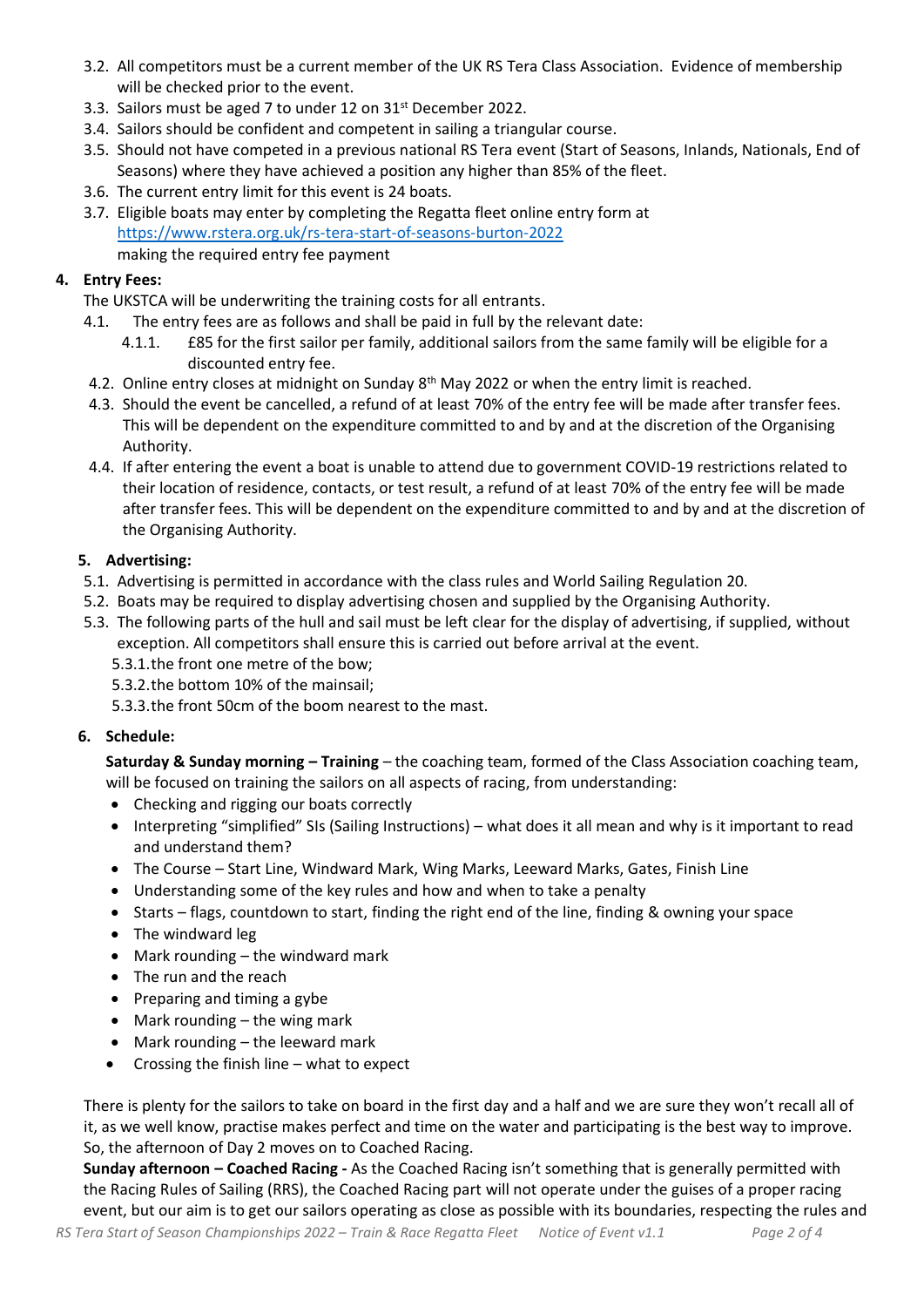taking appropriate penalties where appropriate, which could ultimately end in disqualification, if they don't follow the guidance of our coaches – after all, they are there to teach our sailors how to race correctly, not to control discipline.

- There will be a simplified set of SI's, so that our sailors start to understand the instructions and the importance of reading them before going on the water
- Racing will be setup as if a proper event on a separate area to the main racing
- The coaches will encourage and help sailors around the courses:
	- o Course A will be for Sprint Racing, to ensure the sailors get as many starts as possible, which will enhance their starting ability – we may decide to split them into two groups for starts for this part of the racing, to reduce numbers on the start line.
	- $\circ$  Course B will become a full triangular course with slightly longer race time and the full group on the start line at the same time, if there is a wide spread of abilities, it may be that two Windward Marks are placed, where the more experienced sailors head to the outer mark and the less experienced to the inner mark, to facilitate a closeness at the finish.
	- $\circ$  The aim is to get in as many races as possible. The sailors will be given finishes, and encouraged, in true Tera style, to thank the Race Officer when they cross the finish line.
- All regatta fleet sailors will be winners the RS Tera Regatta Fleet is all about participation and developing our sailors to a stage where they feel comfortable moving forward to our main fleet racing at future events. There will be some Spot prizes, where our coaching team feel that a particular sailor has done something special to stand out to ensure that this is acknowledged.

#### **What we expect our sailors to have:**

- An RS Tera in good condition, with either a Sport or Minisail (this should be dependent on size of sailor and wind conditions).
- A windex or burgee if they can't easily tell where the wind is coming from or shifting to, then they are missing out on some of the basics
- A race timer watch, that is easy to use
- Be suitably dressed for going on the water
- *Boat should meet requirements as set out in main NOR*

### **7. Clothing and Equipment:**

- 7.1. RRS 40.1 will apply.
- 7.2. Electronic compasses or variations thereof will not be permitted
- 7.3. All sailors must wear a whistle attached to their buoyancy aids
- 7.4. All boats shall carry a painter of 6mm floating line at least 8 m in length (measured from the fitment point) permanently attached to the standard fitment position in front of the mast
- 7.5. Rear handles on the transom handles must have the plastic loops fitted as supplied by RS
- 7.6. The scrutineering process which is intended to assist in compliance with the RS Tera Class Rules will involve boats being selected at random for checks during the event. That technical officials may conduct inspections of a boat does not reduce the responsibilities of each competitor set out in this Notice of Race.

#### **8. Venue:**

8.1. The venue is Burton Sailing Club, Repton Road, Derby DE65 6EG and the sailing area is Foremark Reservoir.

### **9. Data Protection:**

- 9.1. The personal information you provide to the organizing authority will be used to facilitate your participation in the event. If you have agreed to be bound by the Racing Rules of Sailing and the other rules that govern the event (the rules), the legal basis for processing that personal information is contract. If you are not bound by the rules, the legal basis for processing that personal information is legitimate interest. Your personal information will be stored and used in accordance with the organizing authority's privacy policy. When required by the rules, personal information may be shared with the RYA, your national authority and/or World Sailing. The results of the event and the outcome of any hearing or appeal may be published.
- **9.2.** In participating in the RS Tera Inland Championship any competitor automatically grants to the Organising Authority, the National and International Class Associations permission to make, use and show, from time